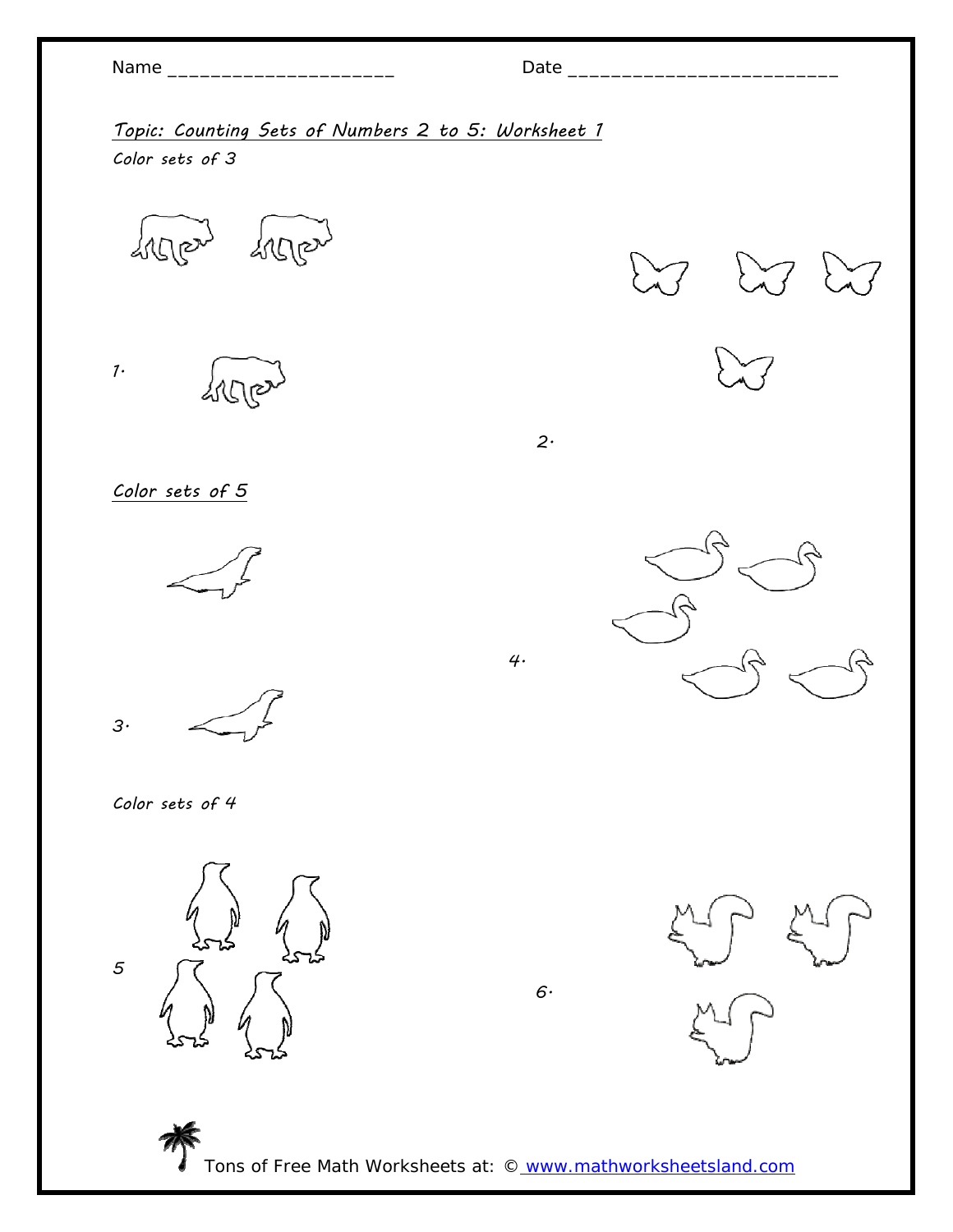1.

Topic: Counting Sets of Numbers 2 to 5: Worksheet 1 ANSWERS Color sets of 3



Color sets of 5



Color sets of 4

5



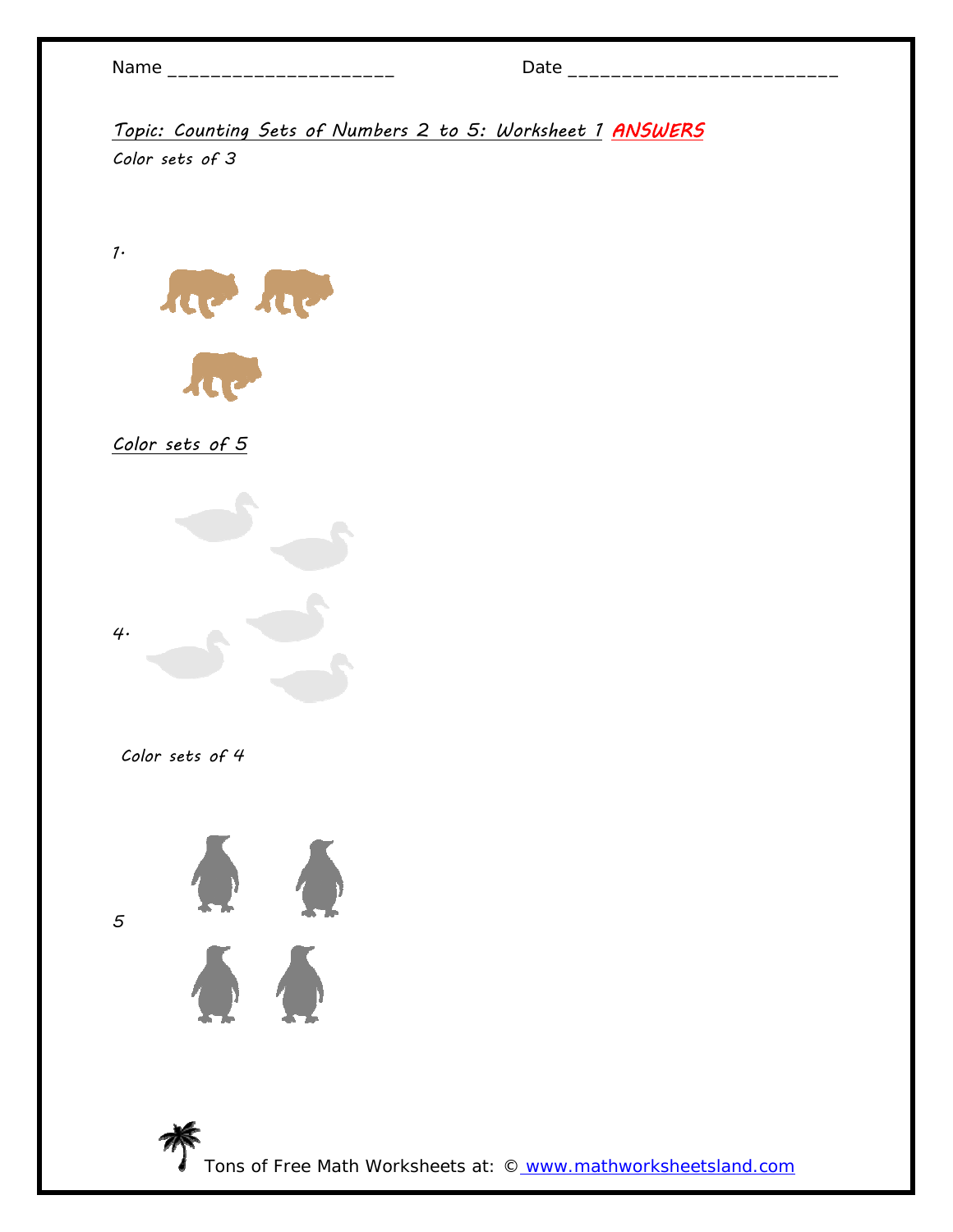Name \_\_\_\_\_\_\_\_\_\_\_\_\_\_\_\_\_\_\_\_\_ Date \_\_\_\_\_\_\_\_\_\_\_\_\_\_\_\_\_\_\_\_\_\_\_\_\_

Topic: Counting Sets of Numbers 2 to 5: Worksheet 2 Color sets of 6

deposit deller

1. deller deller

Color sets of 3



2.

 $\sum_{\lambda}$ 

 $\sum_{\lambda}$ 



 $\sum$ 

Color sets of 1



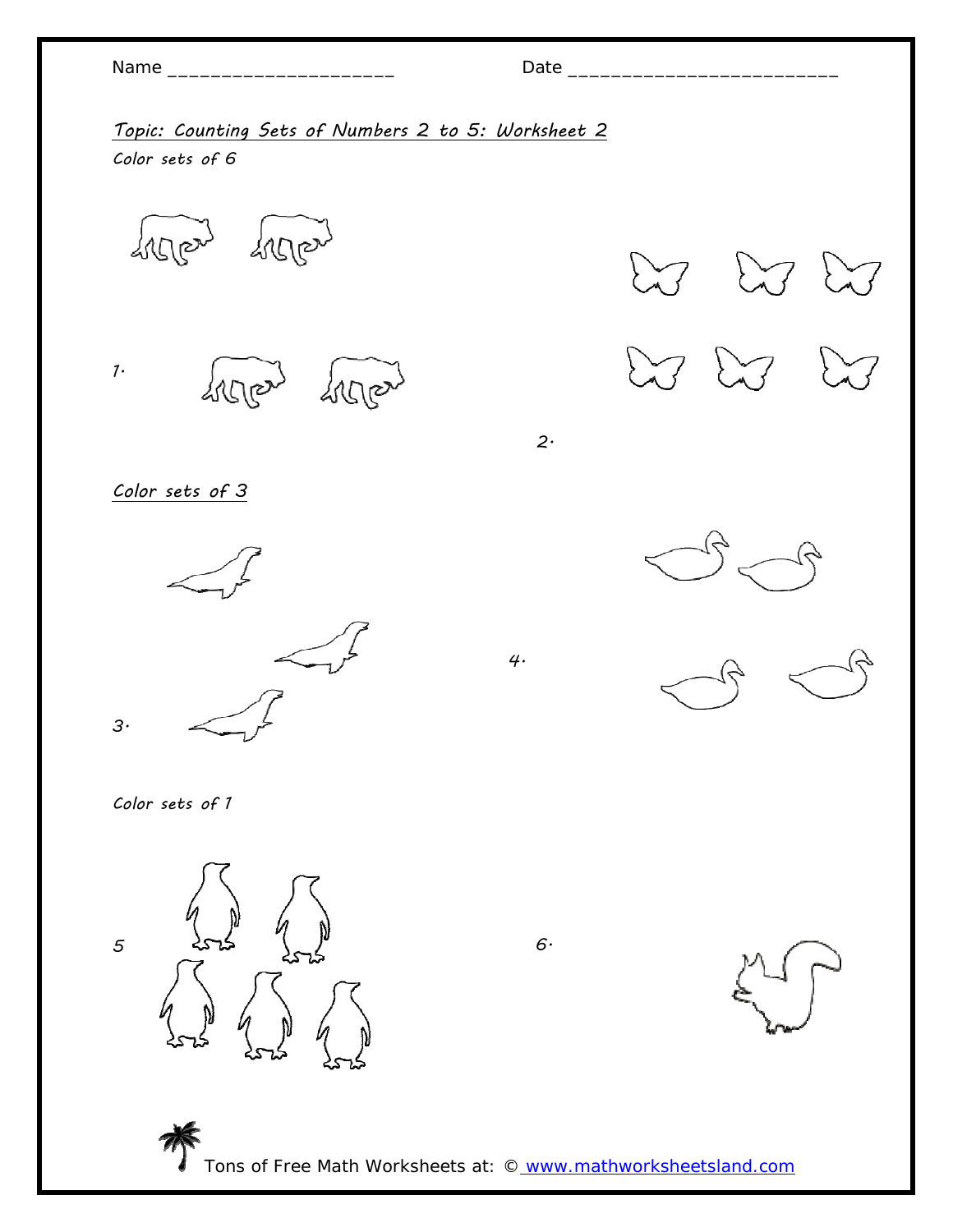| ı<br>г |  |
|--------|--|
|--------|--|

Topic: Counting Sets of Numbers 2 to 5: Worksheet 2 ANSWERS Color sets of 6

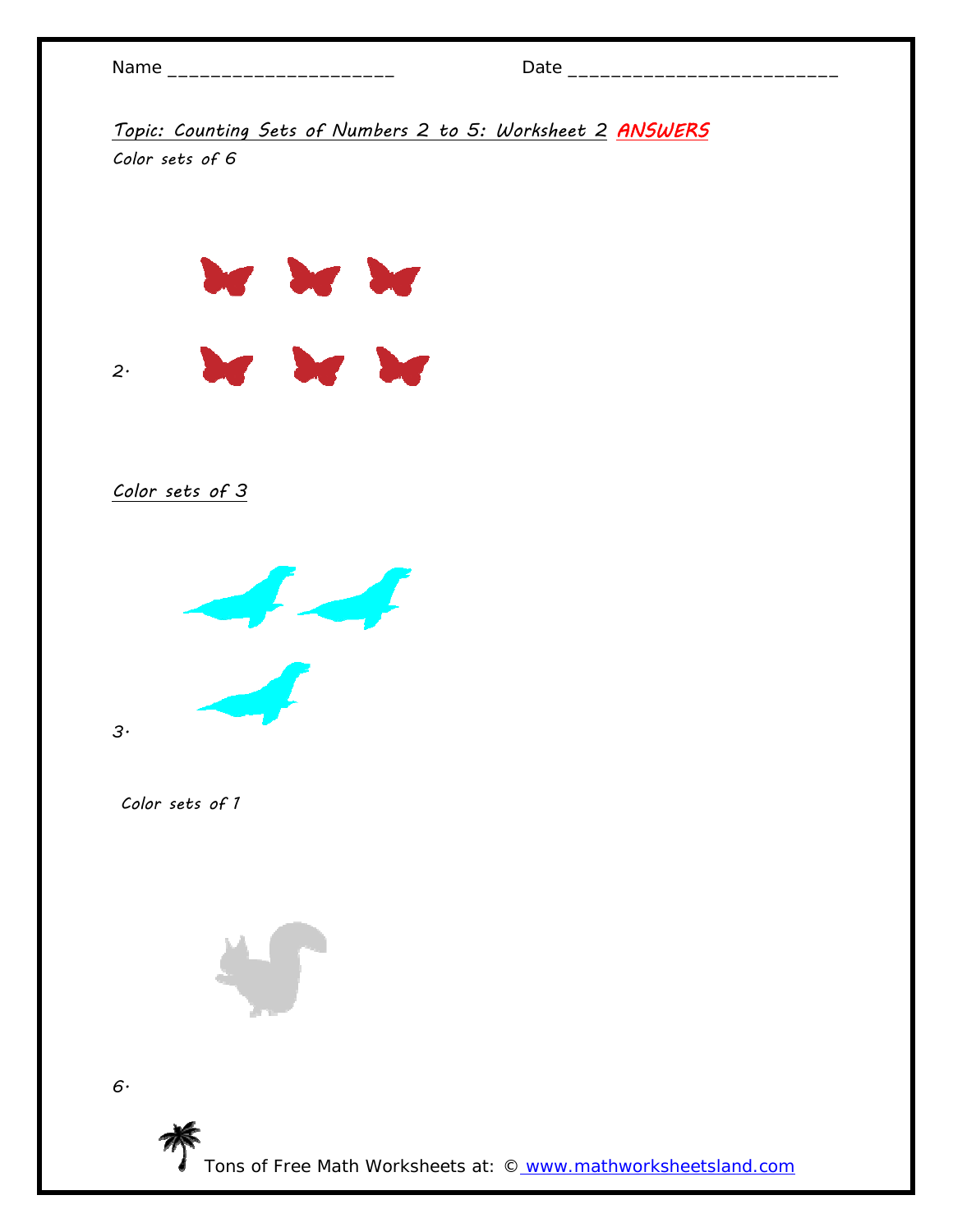| vam | $\cdot$ |
|-----|---------|
|-----|---------|

2.

Topic: Counting Sets of Numbers 2 to 5: Worksheet 3 Color sets of 7

depois here  $1.$ 

Color sets of 6

3.  $\leftarrow$  4.



Color sets of 2



 $6\cdot$ 

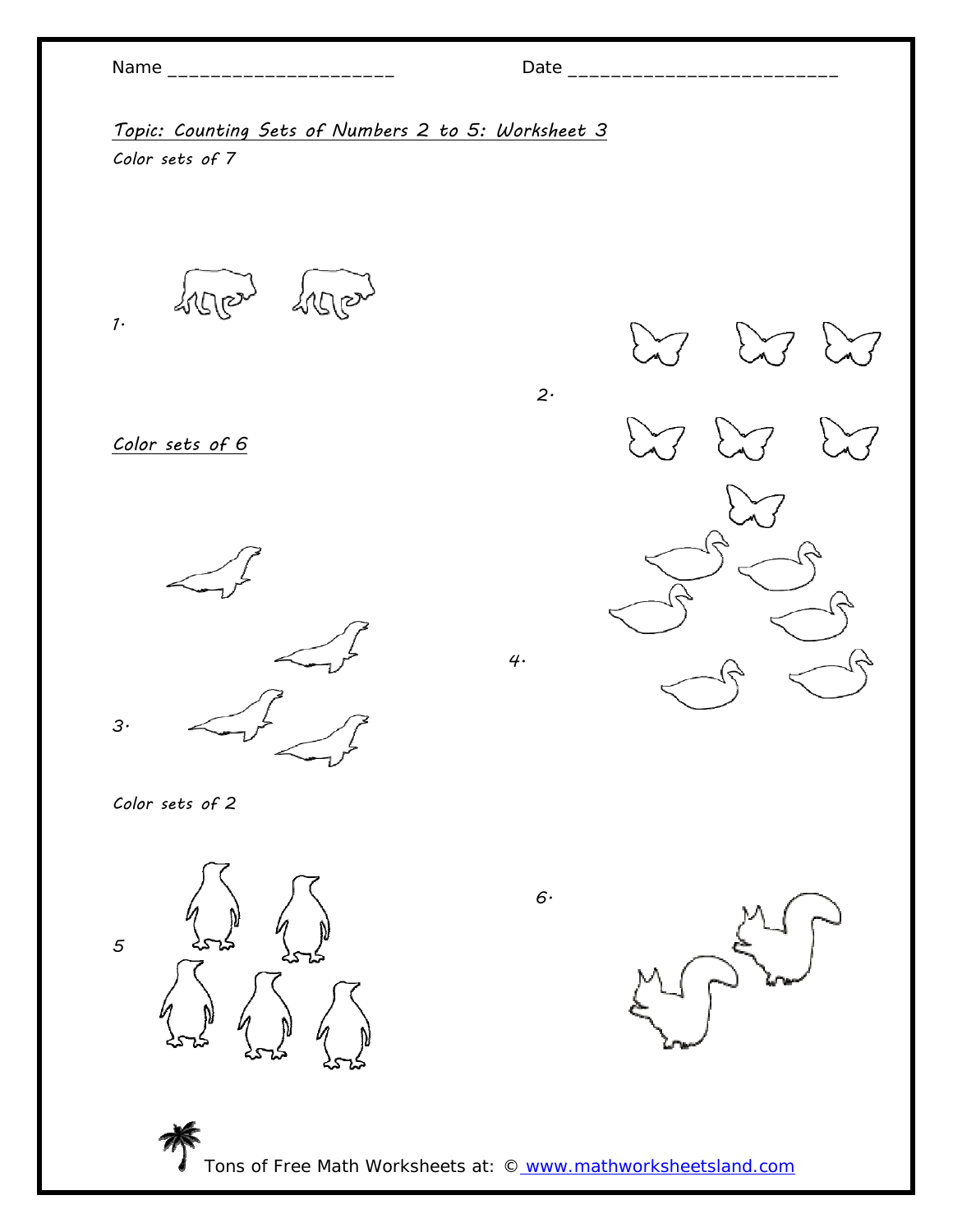Topic: Counting Sets of Numbers 2 to 5: Worksheet 3 ANSWERS Color sets of 7







Color sets of 2

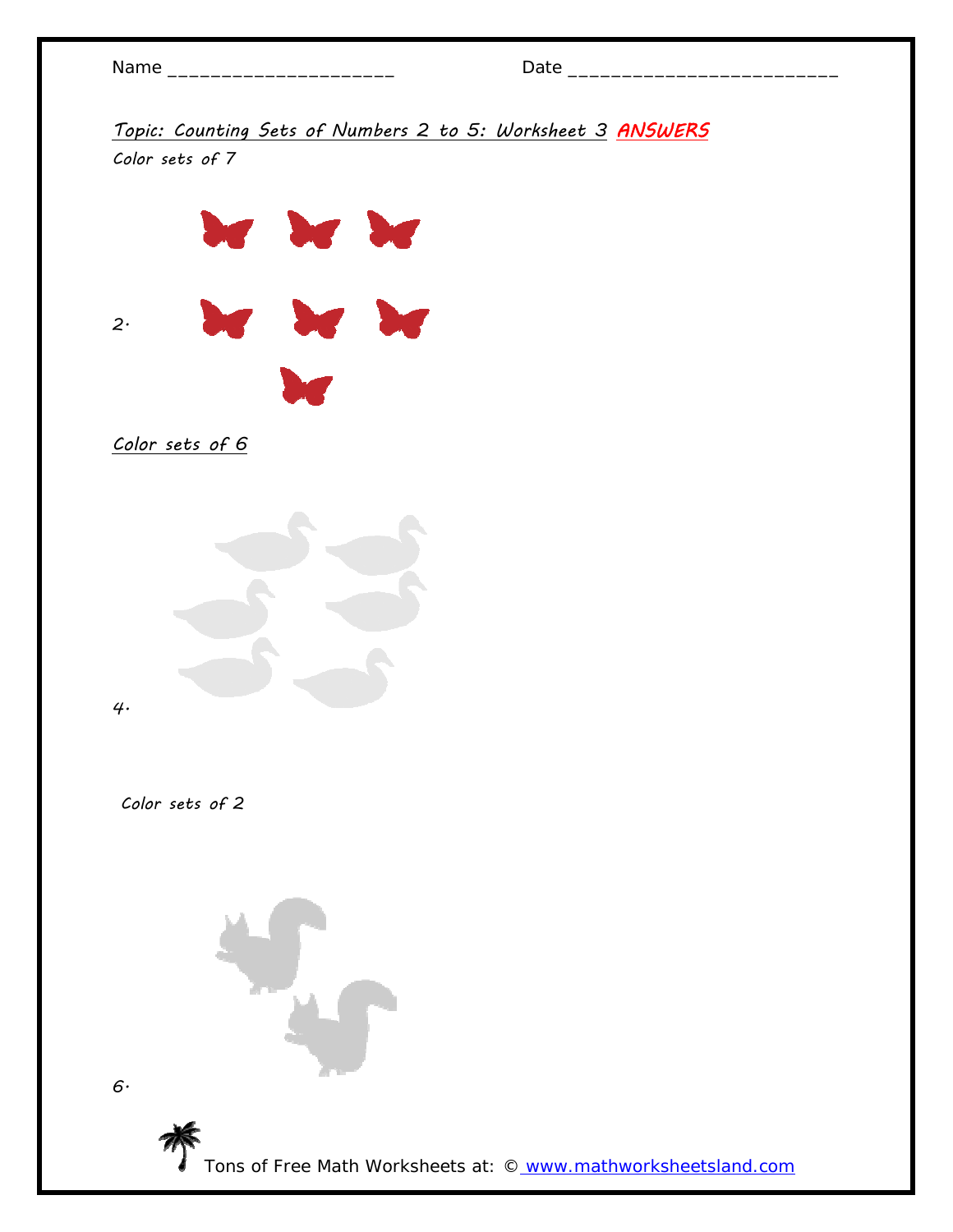| vam | ١E |
|-----|----|
|-----|----|

.

## Name \_\_\_\_\_\_\_\_\_\_\_\_\_\_\_\_\_\_\_\_\_ Date \_\_\_\_\_\_\_\_\_\_\_\_\_\_\_\_\_\_\_\_\_\_\_\_\_

2.

Topic: Counting Sets of Numbers 2 to 5: Worksheet 4 Color sets of 1



 $\bigcup$ 



Color sets of 5





Color sets of 3







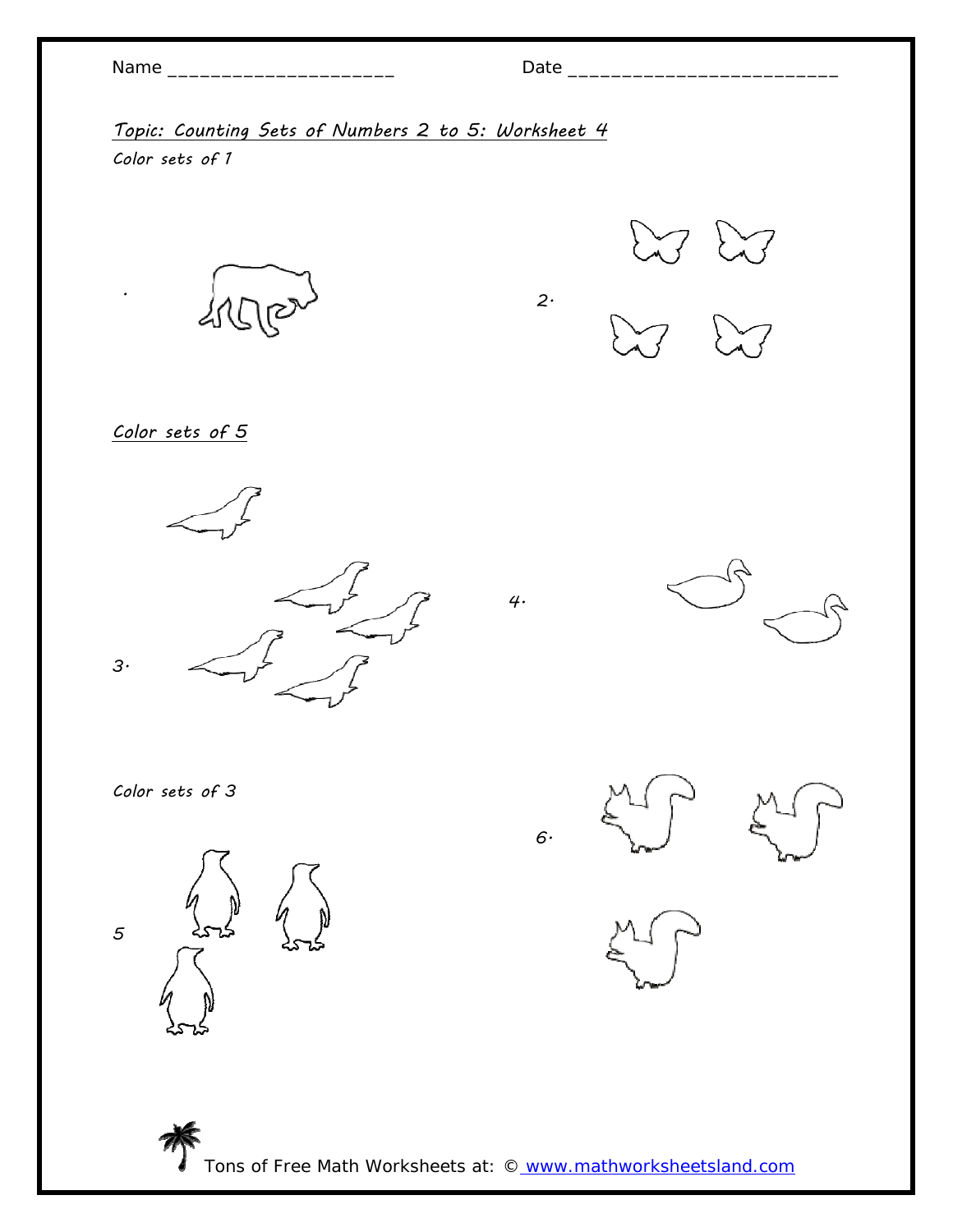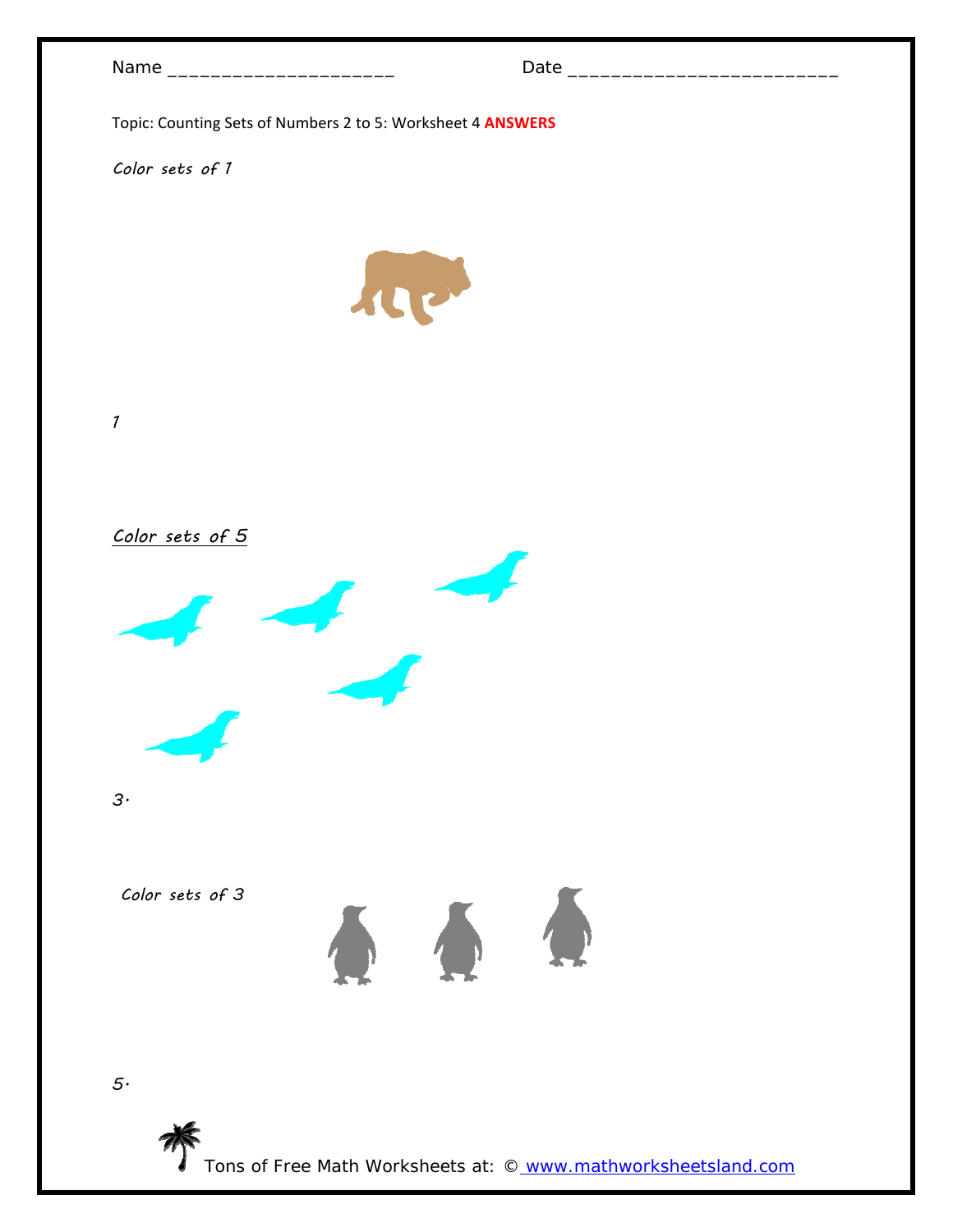1.

# Name \_\_\_\_\_\_\_\_\_\_\_\_\_\_\_\_\_\_\_\_\_ Date \_\_\_\_\_\_\_\_\_\_\_\_\_\_\_\_\_\_\_\_\_\_\_\_\_

Topic: Counting Sets of Numbers 2 to 5: Worksheet 5 Color sets of  $8$ 

SILLER SILLER SILLER Siercand Siercand Siercand thered thered



2.

Color sets of 7



Color sets of 5

5



 $6.$